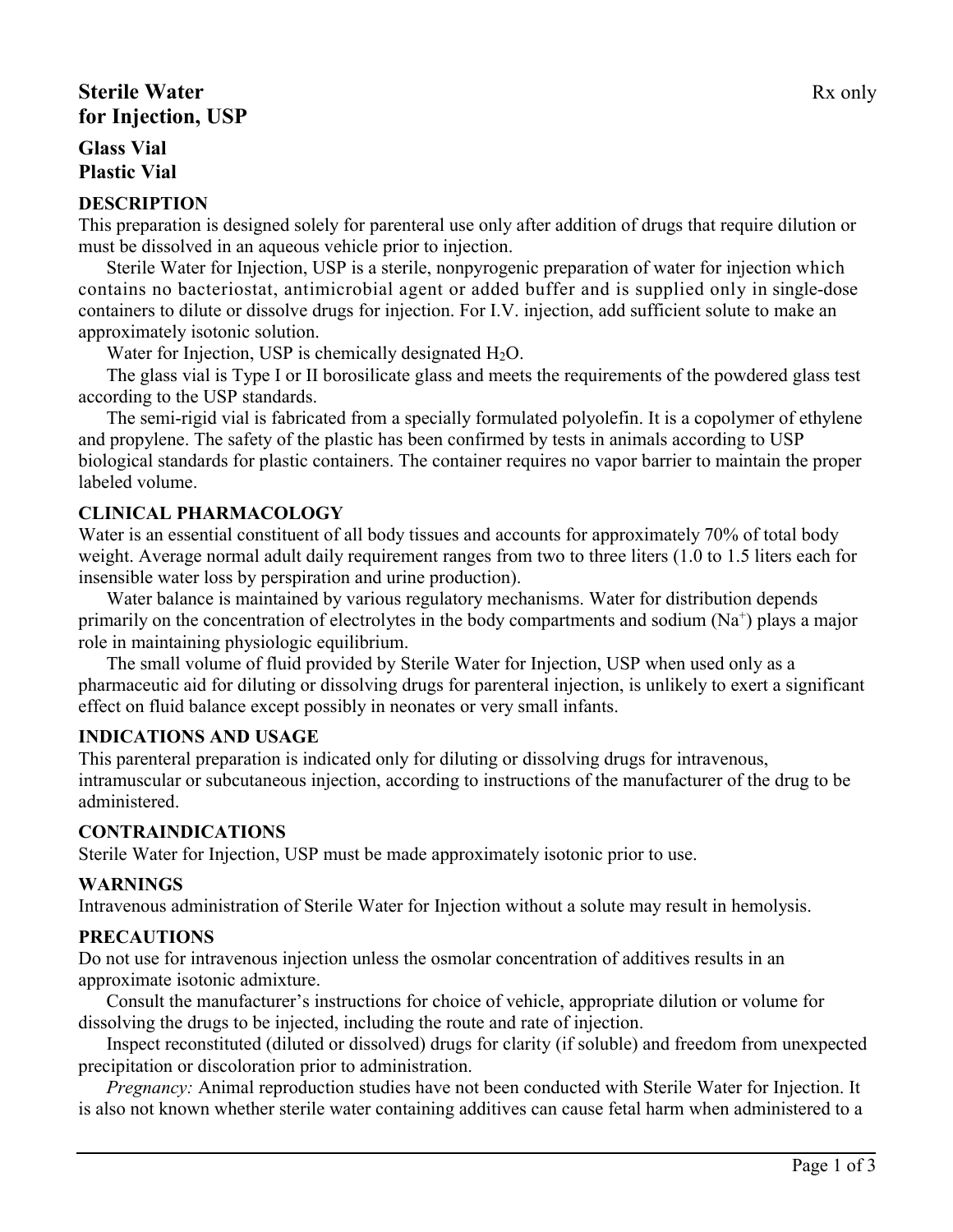pregnant woman or can affect reproduction capacity. Sterile Water for Injection with additives should be given to a pregnant woman only if clearly needed.

#### *Pediatric Use*

Safety and effectiveness have been established in pediatric patients. However, in neonates or very small infants the volume of fluid may affect fluid and electrolyte balance.

#### *Drug Interactions*

Some drugs for injection may be incompatible in a given vehicle, or when combined in the same vehicle or in a vehicle containing benzyl alcohol. Consult with pharmacist, if available.

Use aseptic technique for single or multiple entry and withdrawal from all containers.

When diluting or dissolving drugs, mix thoroughly and use promptly.

Do not store reconstituted solutions of drugs for injection unless otherwise directed by the manufacturer of the solute.

Do not use unless the solution is clear and seal intact. Do not reuse single-dose containers. Discard unused portion.

#### **ADVERSE REACTIONS**

Reactions which may occur because of this solution, added drugs or the technique of reconstitution or administration include febrile response, local tenderness, abscess, tissue necrosis or infection at the site of injection, venous thrombosis or phlebitis extending from the site of injection and extravasation.

If an adverse reaction does occur, discontinue the infusion, evaluate the patient, institute appropriate countermeasures, and if possible, retrieve and save the remainder of the unused vehicle for examination.

## **OVERDOSAGE**

Use only as a diluent or solvent. This parenteral preparation is unlikely to pose a threat of fluid overload except possibly in neonates or very small infants. In the event these should occur, re-evaluate the patient and institute appropriate corrective measures. See **WARNINGS**, **PRECAUTIONS** and **ADVERSE REACTIONS**.

## **DOSAGE AND ADMINISTRATION**

The volume of the preparation to be used for diluting or dissolving any drug for injection is dependent on the vehicle concentration, dose and route of administration as recommended by the manufacturer.

This parenteral should be inspected visually for particulate matter and discoloration prior to administration, whenever solution and container permit.